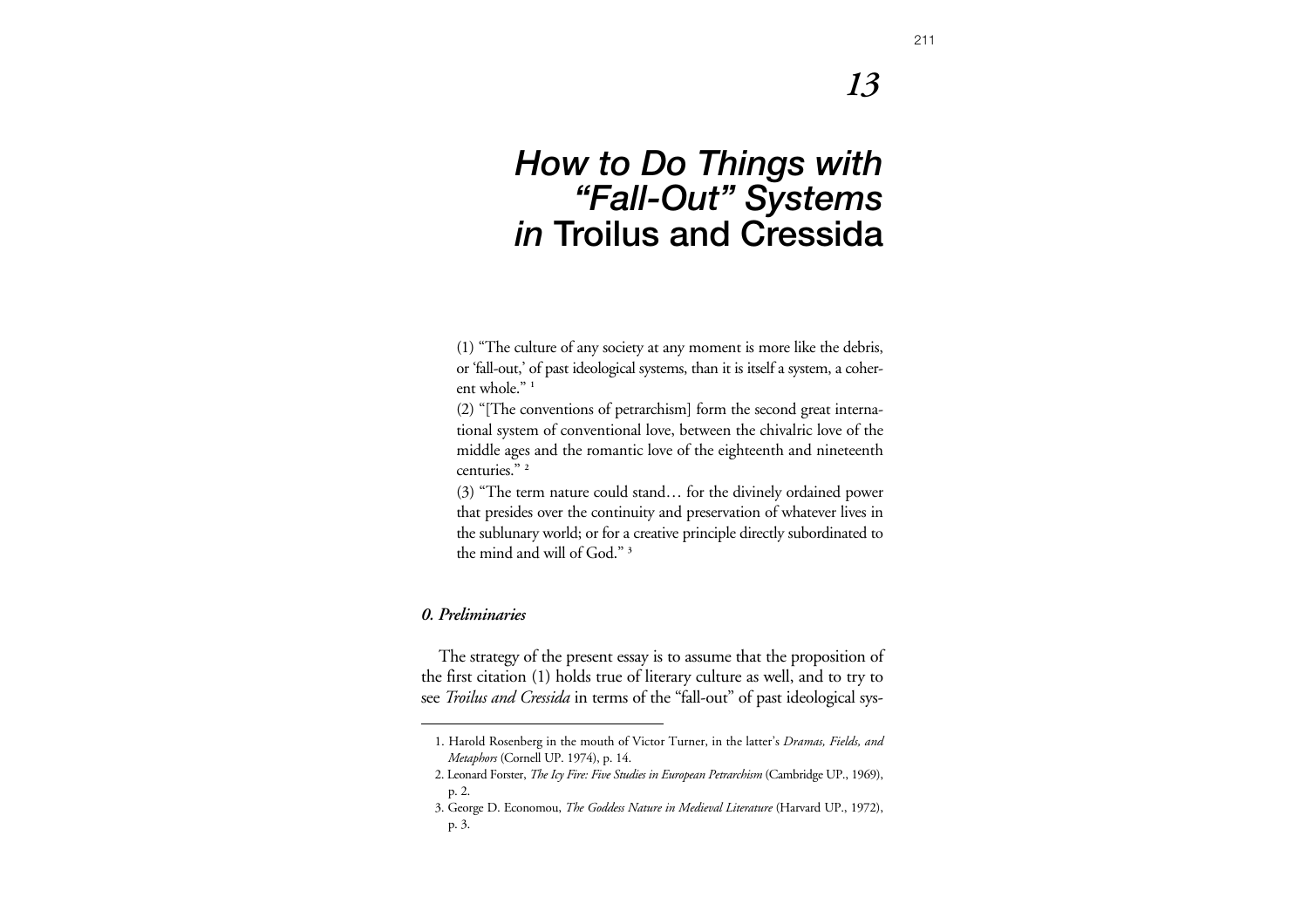tems, of which we can hardly dispense with the following three: "chival ric love," "petrarchism" (2), and what may be termed "natural love" (cf. [3] above). The validity and advantages of this strategy can be sought in the wider explainability of a dynamic model—as has been well exempli fied in cultural anthropology and literary history—which manipulates systems within a spatio-temporal configuration in contradistinction to a static model which makes a systematic but monolithic attempt at "a coherent whole." **<sup>4</sup>** What guarantees the applicability of this dynamic model to *Troilus and Cressida* lies not only in the play's conspicuous tex tual quality that demonstrably throws into relief the manipulation of systems as "fall-out" but also, more generally, in the Renaissance and late medieval practice of literary production, which is not characterised by "romantic originality" but draws heavily on conventions or on literary stock-in-trade; hence the importance of such ideas as "*genera mixta*"<sup>5</sup> and " *sens*" made out of "*matières*." **<sup>6</sup>** To make out how this kind of manipulation operates in the making of *Troilus* will reveal something vital to a better understanding of the play in its relationships to the culture in which it is produced.

- 4. Turner calls this strategy "processual analysis." See Turner, op. cit., p. 44: "Processual analysis assumes cultural analysis, just as it assumes structural-functional analysis, including more static comparative morphological analysis. It negates none of these, but puts dynamics first." What hastens to add is also relevant to our tentative strategy of systematic formulation: "Yet in order of presentation of facts it is a useful strategy to present a systematic outline of the principles on which the institutionalized social structure is constricted…"
- 5. Cf. Rosalie L. Colie, *The Resources of Kind; Genre-Theory in the Renaissance* (U. of California P., 1973); Idem, *Shakespeare's "Living Art"* (Princeton UP., 1974), whose chapter on *Troilus and Cressida* (Ch. 8) is illuminating.
- 6. Cf. Eugène Vinaver, *The Rise of Romance*. (Oxford, 1971), Chapter II. It is a perilous business, I am fully aware, to conflate the medieval and the Renaissance poetics in such a rough formulation, but with no prospect, so far as I know, for any comprehensive poetics for the English Renaissance save for the illuminating but amply broad frame of reference, "the rhetorical ideal and practice of *homo rhetoricus*" (Richard A. Lanham, *The Motives of Eloquence* [Yale UP., 1976]), it seems to me safe to be wide-ranging. The recent theory of "imitation," convincingly put forward by Thomas Greene in his fascinating *The Light in Troy: Imitation and Discovery in Renaissance Poetry* (Yale UP., 1982), is richly suggestive in dealing with poems that consciously textualise within themselves their specific ancient subtexts, but for those texts which only contain allusive references to medieval texts and are largely based on non-specific legendary sub-texts, such as *Troilus and Cressida*, it is of little use. I am not sure whether anything like "the humanist sense of anachronism" which is heuristic and creative in what he calls "the dialectical type of imitation" is at work in Act III

With a due caution against a static systematisation we may enlarge on the three constituent systems in the form of three pairs of more or less distinct types of love: (1) personal, (2) social, and (3) cosmic. Each of these pairs is divisible into two antagonistic halves to form a binary opposition. The personal is thus differentiated into  $(1.1)$  petrarchist<sup>7</sup> and  $(1.2)$ alba-type; the social into (2.1) chivalric-irrational (-courtly) and (2.2) chivalric-rational (-matrimonial); and the cosmic into (3.1) unnatural and (3.2) natural. In each case the differentia or the differential axis along which the binary distinction is made is the presence/absence of consummation, rationality, and order respectively. For instance, the petrarchist type of love, as has been rightly pointed out, is essentially distinguished by the inherent unattainability of its fulfillment and consummation while the alba-type from its nature postulates consummation, serving as a "safety valve" **<sup>8</sup>** for the pent-up emotion frustrated by the petrarchist unattainability. Obviously, each of these types strikes a deep root in the literary and cultural tradition and to a certain extent retains its formal and substantial characteristics. Thus (2.1) is quite often designated, though with sufficient ambiguity, as "*amour courtois*"<sup>9</sup> and (2.2) is sometimes called "romantic marriage" **<sup>10</sup>** in the same way as (3.2) is often referred to as the "Boethian bond of things" or "1'amor the move it sole e l'altre stelle" and (3.1) is typically imprinted in the Christian myth of the Fall. True, these types, though largely defined by historical and generic indicators, **<sup>11</sup>** do not easily fall under a rigid categorisation that permits no overstepping of boundaries but rather by virtue of "metaphor as correspondence" <sup>12</sup> tend to merge one into another. How-

Scene ii. See (1.1.2) below.

- 8. For interesting "safety valves" theory, see ibid., Chapter 3.
- 9. The term, incidentally, seems to have been coined by Gaston Paris in 1883. Cf. Roger Boase, *The Origin and Meaning of Courtly Love: A Critical Study of European Scholarship* (Manchester UP., 1977), p. 4.
- 10. C. S. Lewis, *The Allegory of Love* (Oxford UP., 1936; 1968), pp. 340–45; Mark Rose, *Heroic Love: Studies in Sidney and Spenser* (Harvard UP., 1968), pp. 18–34.
- 11. Cf. Alastair Fowler, *Kinds of Literature: An Introduction to the Theory of Genres and Modes*, (Harvard UP., 1982), Chapter 8: "Generic Signals."
- 12. Cf. S. K. Heninger, Jr., *Touches of Sweet Harmony: Pythagorean Cosmology and Renaissance Poetics*, The Huntington Library, 1974, pp. 325ff: "Metaphor as Cosmic Correspondence."

<sup>7.</sup> The word "petrarchistic" or "petrarchist" may sound strange but I follow Forster's definition that petrarchism is essentially characterised by the elaboration and exploitation of Petrarch's own personal note (i.e., the Petrarchan). See, Forster, op. cit., p. 4.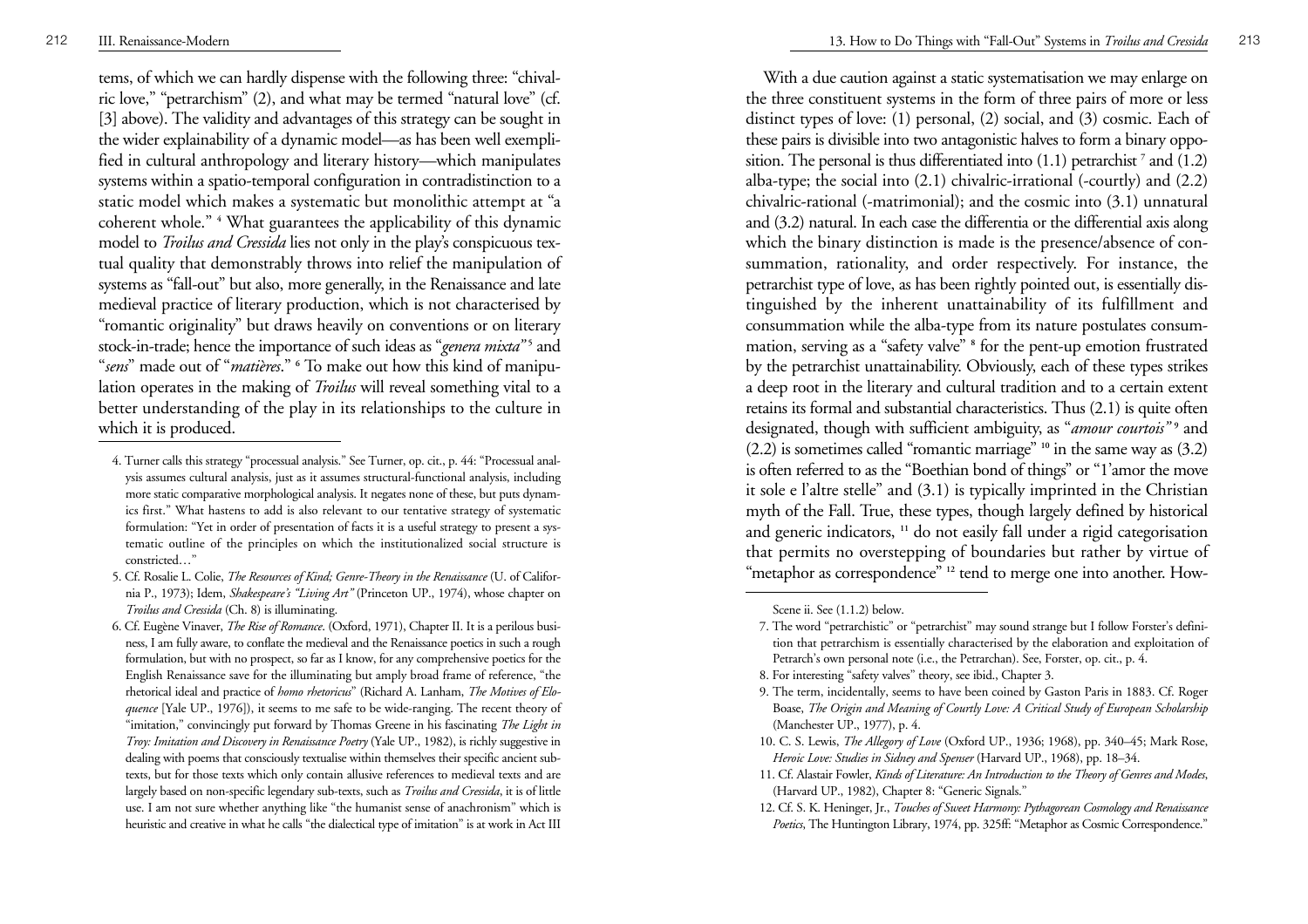ever, this does not mean that they are merely products of a distinction without a difference; they are feasibly distinguishable materials for a textmaking.

# *1.1.1. "Canticum Troili"*

On his first appearance at the beginning of the play Troilus presents himself in a typically petrarchistic vein. Though in form no sonneteer, he strikes the right theme and note when he compares his love to war and thereby introduces the petrarchist idea of the "*dolce nemica*" (the "s weet enemy"); **<sup>13</sup>**

Why should I war without the walls of Troy, That find such cruel battle here within? **<sup>14</sup>**

The "battle here within" can be taken in this context to be either "the battle within his members" or "the battle within the walls of Troy," **<sup>15</sup>** and it is important to note that this ambiguity suggests the possibility that Troilus' subjective world is imperialistically coextensive with the whole of Troy. Within this extensive subjectivity are found further generic indicators of petrarchism, the antithetical pair of fear-hope feeling **<sup>16</sup>** ("But sorrow that is couch'd in seeming gladness/Is like that mirth fate turns to sudden sadness") and the praise of the lady's beauties **<sup>17</sup>** ("Her eyes, her hair, her cheek, her gait, her voice/… O-that her hand"). What induces Troilus' paraise is Pandarus' negative suggestion, "I would not, as they term it, praise her," whose reference to "they," i.e., petrarchists, reveals the existence and extent of the prevalent system. The whole tone and dominant vein are confirmed by and culminate in the generically ingrained "nautical image" **<sup>18</sup>** in which Troilus' state of affairs is unforgettably expressed;

Her [Cressida's] bed is India; there she lies, a pearl. Between our Ilium and where she resides, Let it be call'd the wild and wand'ring flood, Ourself the merchant, and this sailing Pandar Our doubtful hope, our convoy and our bark.

Troilus' subjective imperium, supported by mercantile ideology, feels free to expand from the confines of his own limbs far into an exotic landscape. But his imaginary imperialism is no mere expansionism but a kind of missionary of civilization; Cressida is a priceless pearl that the "base Indian" **<sup>19</sup>** will throw away and only the civilized people deserve to be the seeker of. The pearl-metaphor serves as an eloquent justification and convenient outlet for his imperialist emotion that is bound to be pent up in the Petrarchan frustration. When the same metaphor is used again by Troilus in his defense of Helen and the war for her (II. ii. 83) its function remains fundamentally the same, but of which more later (2.1).

# *1.1.2. "As True-as Troilus"*

About halfway through the course of action (III. ii. 171–205) there is a kind of tableau scene representing in a crystallized, if oblique, form. the forces of action as they are being realized in performance by the title roles and Pandarus. Their love's consummation at hand, Troilus and Cressida are taking lovers' vows with Pandarus as witness. Troilus ascertains the extent of his truth by assuming the destined canonization of his name as a simile: "as true as Troilus" (180), while Cressida in a similar fashion expresses the measure of her non-falsehood by supposing the impossible canonization of her name as a simile: "as false as Cressid" (194). Pandarus for his part follows up these highly rhetorical asseverations with an equally formal summing-up:

<sup>13.</sup> Forster, op. cit., p. 13.

<sup>14.</sup> All quotations from Shakespeare are from the Arden Edition of *Troilus and Cressida*, ed. Kenneth Palmer (Methuen, 1982).

<sup>15.</sup> Kenneth Palmer in his recent edition (ibid.) seems to take only the former interpretation (the war in the members) but I prefer the multivocality, whose significance I hope will be shown in what follows.

<sup>16.</sup> Forster, op. cit., p. 20.

<sup>17.</sup> Ibid., pp. 8–9.

<sup>18.</sup> Ibid., p. 14.

<sup>19.</sup> *Othello*, V. ii. pp. 347–48; Cf. *Matthew*, xiii. pp.45–46.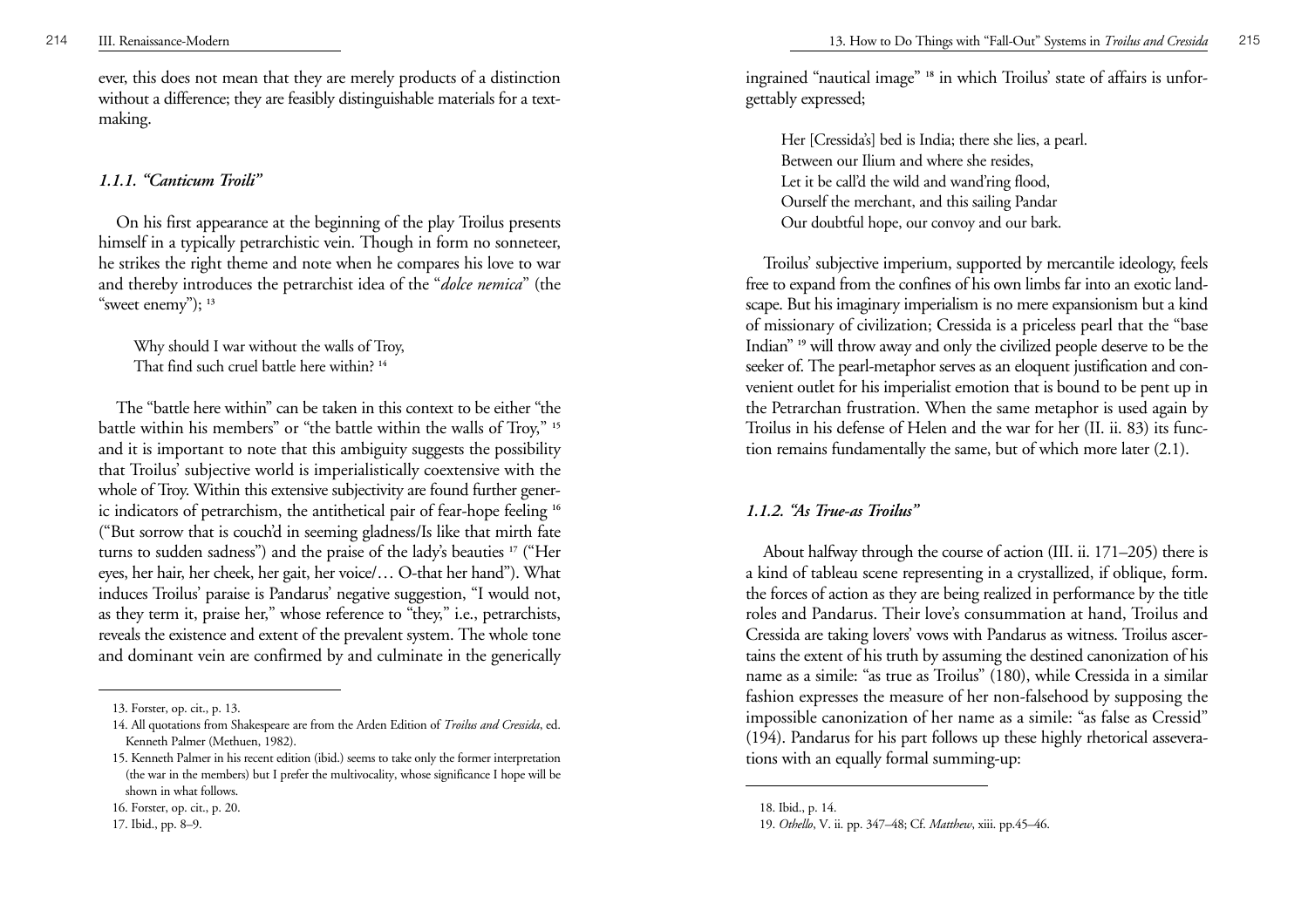216 III. Renaissance-Modern

If ever you prove false one to another, … let all constant men be Troiluses, all false women Cressids, and all brokers-between Pandars. (197–202)

The whole scene is wound up with a quasi-ritualistic solemnity, "Amen" repeated by the three.

The scene is attractive in many ways but particularly so with its peculiar mixture of formal simplicity (both verbal and visual) and semantic complexity. In its form the scene is simple and clear: beginning with Troilus' petrarchist type of discourse, whose generic hyperbole-simile occasions from Cressida yet another, and both followed and summed up by Pandarus' pattern-making. In a sense, then, the whole scene can be described as a petrarchist hyperbole writ large in a ritualistic manner. But unlike its form its semantic structure or the effects of its discourse are not so simple and clear. Or perhaps, in this instance, it would be more appropriate to say "because of its form" since it is in the nature of the sonneteer's hyperbole that an extraordinarily complex structure of meaning is expected to inhabit an unproportionately simple and narrow vehicle. Be that as it may, for this particular semantic complexity there are at least two sources that can be held responsible. One is concerned with epistemology, the question of "truth." The other is a dramatic irony that the audiences command better knowledge as to the future consequences of the historical dramatis personae: the late comer is better in the know. These sources of semantic complexity, however, are closely interrelated. Thus in Troilus' sonneteering confession more than one truth are detectable and at the same time advantage of the dramatic irony is taken in a specific way.

True swains in love shall, in the world to come, Approve their truth by Troilus, when their rhymes, Full of protests, of oath, and big compare, Wants similes, truth tir'd with iteration (As true as steel, as plantage to the moon, As sun to day, as turtle to her mate, As iron to adamant, as earth to th'centre) Yet truth's authentic author to be cited,

"As true as Troilus" shall crown up the verse And sanctify the numbers. (III. ii. 171–81)

Centering around the keyword "truth" there are two conceptual frames of reference-binary-opposite pairs of subjective/objective and historical/ahistorical-at work, intermingling with each other so as to produce ironico-comic effects. If Troilus' "big compare" (i.e., "as true as Troilus") is unique it is because it first distinguishes itself in the subjective-historical (awareness of difference in history-time)—"shall" (twice); "in the world to come"; "by Troilus"— from other "comparisons" whose truth essentially depends on the ahistorical-objective (observable repeatability) —"(As true as steel,… th'centre)"—, and then puts its truth, subjectivehistorical, over and above other truths, objective-ahistorical, by sublimating it, albeit in an hyperbolical assertion, to the level of the objective-historical, i.e., "as true as Troilus" as a historical fact, which the audience's coign of vantage as belated is ready to permit. **<sup>20</sup>** There are involved three types of truth: the subjective-historical, the objective-ahistorical, and the objective-historical. In Troilus' judgment personal conviction (the subjective-historical) is entitled in validity to a fulfilled historical fact (the objective-historical) which is considered superior even to the natural law (the objective-ahistorical). It is indeed a paradox to see the observable, repeatable truth—the truth the men in this century habitually prize as *the* truth and those in the Renaissance were presumably beginning to attach the prime importance to—regarded as inadequate precisely because it is repeatable and hence worn-out. And it is an anachronism to see one's truth arbitrarily committed to the "established" future. That the paradox and the anachronism are effective is the measure of a rhetorical and dramatic success. But behind this success lies an epistemological topsyturvydom. If the paradox entails the discarding of the objective, ahistorical truth then the anachronism brings with it a blindness to the sense of history (both the subjective- and the objectivehistorical). Committing and projecting himself to the "established" future, Troilus reduces himself to "pure" subjectivism or subjective absolutism

<sup>20.</sup> Cf. William Empson's comment on this scene: the scene "appealed to what everybody knew was going to be the story" (*Seven Types of Ambiguity*, 1930, pp. 265–66), quoted in the Oxford Shakespeare, *Troilus and Cressida*, ed. Kenneth Muir, 1982, p. 121. Cf. also note 6 above.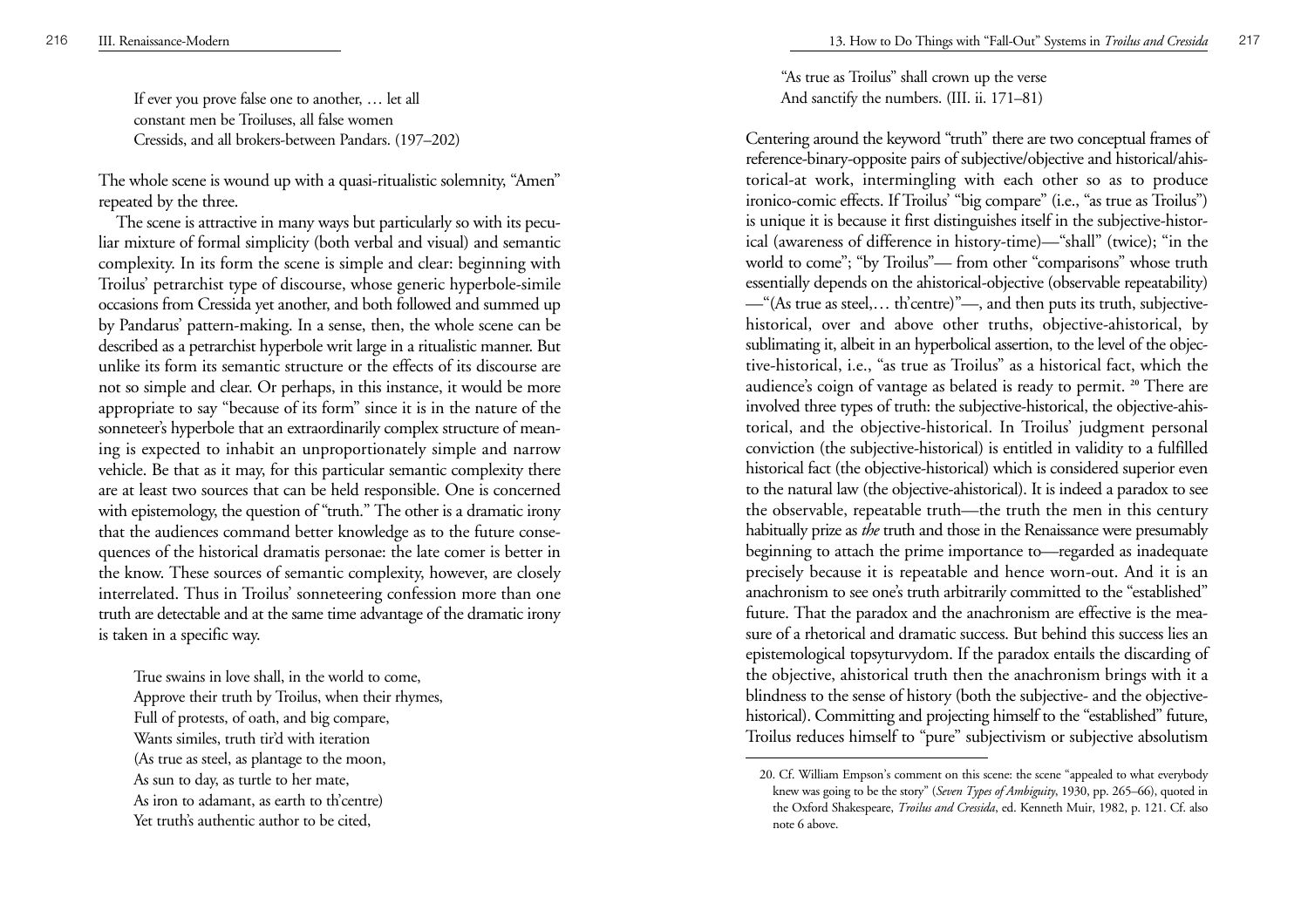(thee subjective-ahistorical). What he gains with his rhetorical, dramatic triumph, which is made at the expense of objectivity, is then pure subjectivity-consciousness demanding obedience to its truth from the "Other," be it history, objectivity, or circumstances—, which makes itself felt, perhaps most harmlessly, in the sonneteer's discourse. In his sheer subjectivity Troilus thus takes his flight far away from objectivity.

Induced as it is by Troilus' extravaganza, Cressida's repartee, if that is the word, does not follow his line of argumentation. The underlying pattern looks similar, culminating in the simile conducive to dramatic irony, but the sum of the resultant effects is totally different. Although distinction again is made in history-time between the present and the future and similar use is made of the "established" future ("as false as Cressid"), yet there are some crucial differences. These differences will present themselves most conspicuously relating to the problem of "truth." Cressida begins by rightly and perceptively identifying Troilus' aspirations to absolute subjectivity as prophet-like.

### Prophet may you be!

If I be false, or swerve a hair from truth, When time is old and hath forgot itself, When water-drops have worn the stones of Troy, And blind oblivion swallow'd cities up, And mighty states characterless are grated To dusty nothing-yet let memory, From false to false, among false maids in love, Upbraid my falsehood. When they've said "As false As air, as water, wind, or sandy earth, As fox to lamb, or wolf to heifer's calf, Pard to the hind, or stepdame to her son"— Yea, let them say, to stick the heart of falsehood, "As false as Cressid." (183–94)

In contrast to Troilus' dazzling topsyturvydom Cressida's logical clarity is outstanding. She is far more aware and cautious of historicity and subjectivity. Her acute sense of history-time is on the one hand conveyed by her reference to the vicissitudes of things, the fall of Troy and subsequent *translatio imperii* (to the audience familiar and unforgettable topoi), <sup>21</sup> 21. E. R. Curtius, *European Literature and the Latin Middle Ages*, trans. W. R. Trask (Harp-*translatio imperii* (to the audience familiar and

and is on the other hand indicated by the conditional "if" in dealing with the future, by which means the possibility is denied to the Troilian projection of thepresent to the future. And if the use of conditional results from her acute sense of historicity (awareness of objective presence susceptible of mutability), it results in a paradoxical dramatic irony; when she says, "If I am false I shall then be remembered 'as false as Cressid,'" the audiences stand in a position to enjoy, whether with tragic sense or not, the simile as a piece of established truth. Thus it is from the audiences' coign of vantage that since Cressida is in fact "as false as Cressid" she must needs be false. If Troilus, as we have seen, puts his subjective truth over and above the objective truth in his aspirations to subjective absolutism, Cressida does not speak of truth but conditionally, and even that conditional truth, "as false as Cressid," is not allowed, as in the case of Troilus, to "crown up" the objective truth but only comparable with it. The logicality and objectivity in Cressida's case presents a striking contrast to the illogicality and subjectivity in Troilus'.

This contrast between Troilus' illogical subjectivism consequent on his hyperbolic discourse and Cressida's logical objectivity is in fact detectable throughout this scene (III. ii). Troilus, meeting Pandarus in front of Cressida's house, almost sings thus;

I stalk about her door, Like a strange soul upon the Stygian banks Staying for waftage. O, be thou my Charon, And give me swift transportance to those fields Where I may wallow in the lily beds Proposed for the deserver! (7–12)

Troilus imagines himself as a ghost on the Stygian banks with Pandarus as Charon to take him to Cressida in Elysium. This imaginary relationship— Troilus (ghost) – Pandarus (Charon) – Cressida (in Elysium)—cannot but remind us of another we have seen at the very beginning of the play and discussed in the section (1.1.1.) above: Troilus (merchant) – Pandarus (bark) – Cressida (pearl in India). In the Troilian extravaganza the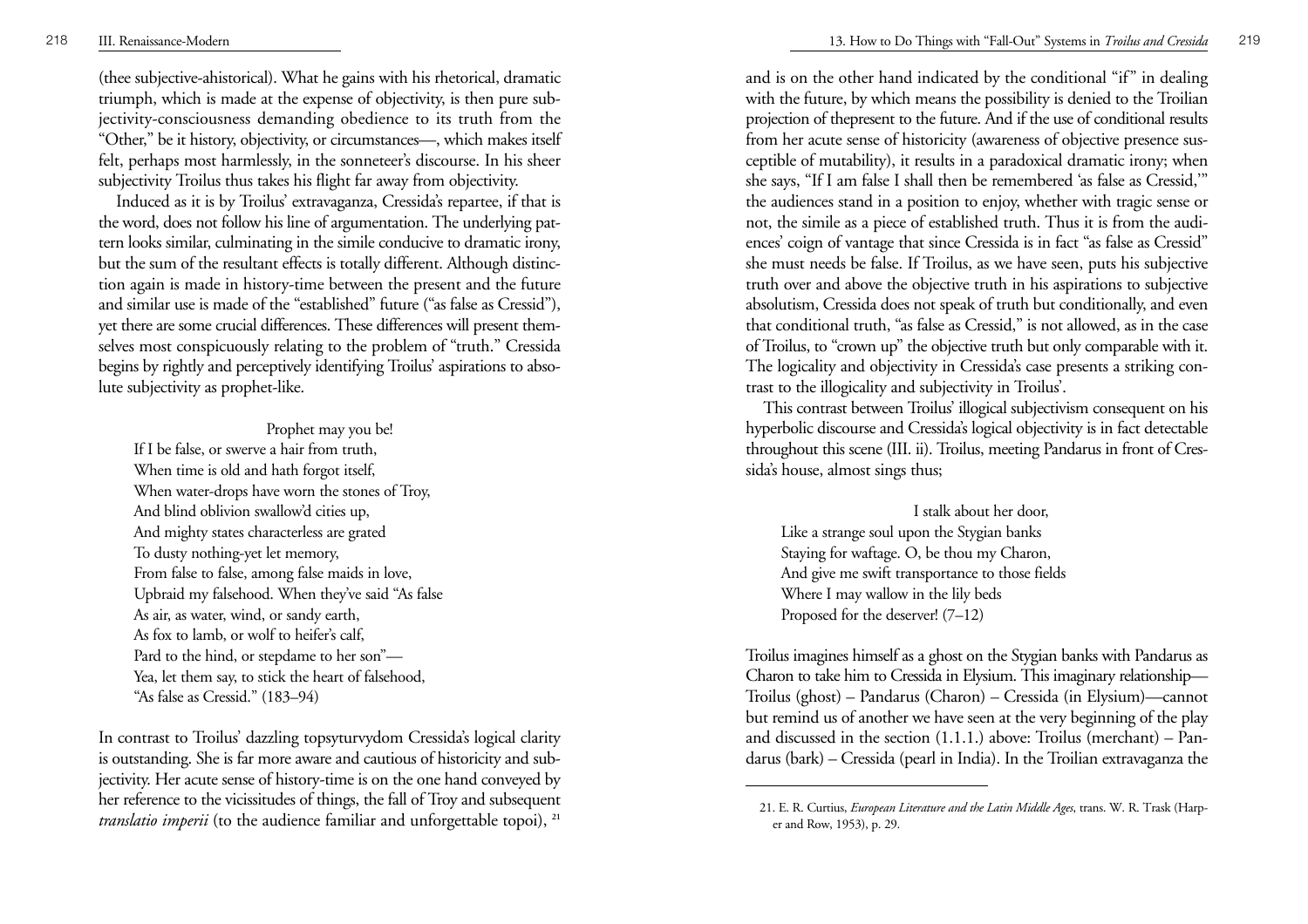whole picture changes from this—worldly to other—worldly. **<sup>22</sup>** To Troilus the petrarchist "th' imaginary relish is so sweet" (17) indeed.

# *1.2. "The Busy Day Wak'd by the Lark" or Alba*

The extravaganza of "th' imaginary relish" flows out of the pent-up emotions produced by the petrarchistic situation, generic unattainability of the lady. But what if the lady should be attained and consummation take place, which indeed is the case with Troilus? As is expected, the whole expanse of his imaginary empire, which is sustained by the petrarchistic frame and the exploitation of its bitter-sweet tension, will necessarily be undermined and reduced to a far less fantastic plane. Once his India with its pearl and his Elysium with Cressida are attained the world coextensive with colonialism and the inferno-paradiso cosmos is deflated into that of "the busy day," which,

Wak'd by the lark, hath rous'd the ribald crows. (IV. ii. 9)

The bitter-sweet illusion of petrarchism gives way to the claims of the real, waking world of the alba or aubade. Essentially the genre "turns on the conflict between the sweet deception and reality, with the inevitable victory-for the time-of the outer world of day" **<sup>23</sup>** as the celebrated instance of the farewell of Romeo and Juliet clearly shows. But here it does not so much stake out its own world comprising "the conflict" as mark a transitional stage from the sweet deception to reality-the stage from petrarchistic inflation to tragic deflation. Troilus' ominous reference to "the ribald crows" roused by the busy day is not conducive to the suspense of the sweet deception any more than Cressida's pragmatist reminder of the importance on her part of the delay-teasing technique. ("You men never tarry. /O foolish Cressid, I might have still held off, /And then you would have tarried.") **<sup>24</sup>** If the sweet deception is enjoyed,

it is only too brief and with an ominous overtone at that;

| Cress. | Night hath been too brief.                         |
|--------|----------------------------------------------------|
| Troil. | Beshrew the witch! With venomous wights she stays  |
|        | As tediously as hell, but flies the grasps of love |
|        | With wings more momentary-swift than thought.      |

And this brief pathos is devastatingly wound up with down-to-earth bathos:

Cress. You will catch cold, and curse me. (IV. ii. 11–15)

The realistic deflation, introduced by the dawn harbinger of the alba and underlined by the pragmatic behaviour of the couple, functions as a good transitional phase and paves the way for the subsequent course of tragic disillusionment.

# *2.1. "Why, She Is a Pearl" or the Irrational-Courtly*

It may look arbitrary to divide "the chivalric love" into "the irrationalcourtly" and "the rational-matrimonial" but it is justifiable in view of the fact that there exist two types of chivalric romance, one concerned with adulterous love and irrational honour and the other with marital love and rational honour. If the former has often been solely associated with "the chivalric love" and long since monopolised the name of "medieval romance" it is mainly because of the predilections and prejudices of modern times, where the latter type has almost always been out of favour; *Tristan* held in higher esteem than *Cligés*. **<sup>25</sup>** Another justification for this apparently arbitrary division-a justification then more up-to-date than

<sup>22.</sup> And even "toward the limitless" in flight of infinite desire. See, Willard Farnham, "Troilus in Shapes of Infinite Desire," *Shakespeare Quarterly* 15 (1964): 257–62.

<sup>23.</sup> Peter Dronke, *The Medieval Lyric* (Hutchinson University Library, 1978), p. 169. Cf. also Forster, op. cit., pp. 84–121; Marjorie Garber, *Coming of Age in Shakespeare* (Methuen, 1981), pp. 143–45.

<sup>24.</sup> In defence of an innocently ambiguous Cressida, Talbot Donaldson suggests the possibility that what I term "the delay-teasing technique" can be "memorized advice from her mother, recited by a girl of no experience." But its far-fetchedness eventually necessitates its negation: "But that the words could come naturally from a woman of experience in bedmatters is undeniable," "Cressid False, Criseyde Untrue: An Ambiguity Revisited," pp. 76–77 in *Poetic Traditions of the English Renaissace* (Yale UP. 1982), eds. Maynard Mack and George deForest Lord.

<sup>25.</sup> Cf. D. S. Brewer, "The Nature of Romance," *Poetica* (Tokyo), 9 (1978): 24–25: "For the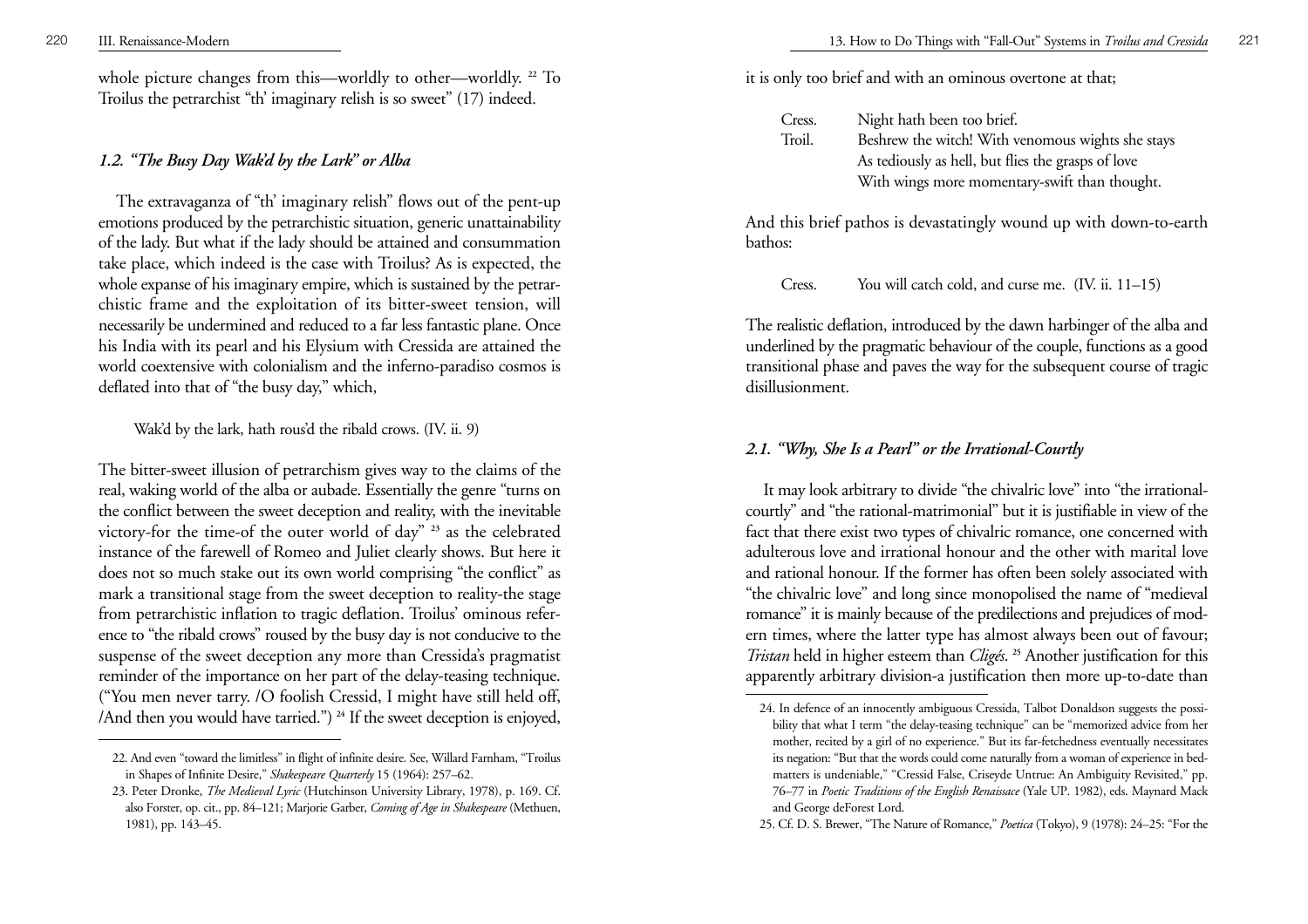the medieval one-can be sought in the play itself, particularly in "the Trojan Council" scene (II. ii), where "the irrational-courtly" takes the form of Troilus' conception of chivalry while "the rational-matrimonial" is, if briefly, represented by Hector's initial attitude. The debate, describable in our context as that between the courtly and the humanist tradition, can indeed be said to reflect or even serve as an epitome of "the Counter-Renaissance" situation. **<sup>26</sup>**

Troilus' courtly conception of chivalry, first indicated by his dismissal of reason ("spans and inches so diminutive/As fears and reasons"), is best expressed in terms of Cressida and Helen, who are, significantly enough, replaceable as the Other in his code of love-and-honour. While the debate is conducted on the real value and worth of keeping Helen, which Hector argues "dwells not in particular will," Troilus makes an oblique rejoinder which eventually hints at his present, real concerns:

I take today a wife, and my election Is led on in the conduct of my will: My will enkindled by mine eyes and ears, Two traded pilots 'twixt the dangerous shores Of will and judgement-how may I avoid, Although my will distaste what it elected, The wife I choose? There can be no evasion To blench from this and to stand firm by honour. (II. ii. 62–69)

Troilus apparently imagines himself having successfully steered between the Scylla of "will" and the Charybdis of "judgement" with the aid of two skilled navigators, "*eyes* and *ears*" and settled on his choice. The nautical metaphor not unnaturally reminds us of his petrarchist vision in

which Troilus the merchant ventures to seek Cressida the Pearl in India on the bark named Pandrus. The bark, he admits there, is "doubtful" (I. i. 104) and so are the "two traded pilots" here in reality; as Kenneth Palmer rightfully comments, "*eyes* and *ears* ought to offer evidence, and *will* and *judgment* would then decide the matter between them; whereas Troilus' choice is effected by enflamed *will*." **<sup>27</sup>** This is empassioned irrationalism under the guise of learned *aurea mediocritas*. His "election" is not a result of reasonable deliberation followed by choice in the will as it seems to claim. But whether or no his decision is rationally reached, it is for him a veritable question of honour to keep to his "election." His kind of chivalric code demands it. Now, "a wife," his election, as has been suggested, can be taken both as Cressida on the one hand in view of his haunting concerns and as Helen on the other in the immediate context of the debate, and this ambiguity points to a conflation of two ladies as *the* Lady in the petrarchist-courtly complex of Troilus' inflated vision. The proof of this psychology is in the use of metaphor, peculiar and rich in its implication, which renders Helen and Cressida identical: "Why, she is a pearl" (II. ii. 83). **<sup>28</sup>** It is as if Cressida the pearl was transported straight from India to Troy as Helen, and with it Troilus' petrarchist vision acquires the potential dimension of a social code, courtly chivalry. Henceforth, a pearl does not remain unrelated to the question of honour.

# *2.2. "A Law in Each Well-Order'd Nation" or the Rational-Matrimonial*

Hector's ideal of chivalric love, though destined to be contaminated later by the Troilian irrationalism, is first suggested in the mouth of grandiloquent Aeneas;

romances sexual love is the passionately desired source of good, the object of the quest, champion of the conflict, the great adventure and the great justification of existence. Its successful mutuality in marriage is the usual form of the essential happy ending. Love is the great individualising force, for it is exclusive; lovers can only desire each other, and such love is impossible except as proceeding from one to one. At the same time, through marriage, it is the great socialising force." Cf. also Susan Wittig, *Stylistic and Narrative Structures in the Middle English Romances* (U. of Texas P., 1978), which analyses the recurrent structural motifs, among which stands out "marriage." It is probably symptomatic of the modern culture that no de Rougemont has appeared for *Cligès*.

<sup>26.</sup> Hiram Haydn, *The Counter-Renaissance* (Harcourt: Brace & World, 1950), pp. 605–12.

<sup>27.</sup> The Arden Edition of *Troilus and Cressida*, p. 160. Cf. also Aquinas, *Summa Theologiae*, I a-2 ae. xiii. I, C & ad. 2: "Choice is materially an act of the will, formally an act of the reason. The decision or judgement, drawn by the reason as a conclusion, is followed by choice in the will," quoted in ibid., p. 161. For the important suggestion that Troilus is moved by two wills, sexual as well as theological, see David Kaula, "Will and Reason in *Troilus and Cressida," Shakespeare Quarterly* 12 (1961): 272 ff.

<sup>28.</sup> I find Juliet Dusinberre note this metaphorical conflation in reference to her concern, "beauty." See her *"Troilus and Cressida and the Definition of Beauty," Shakespeare Survey* 36 (1983): 86.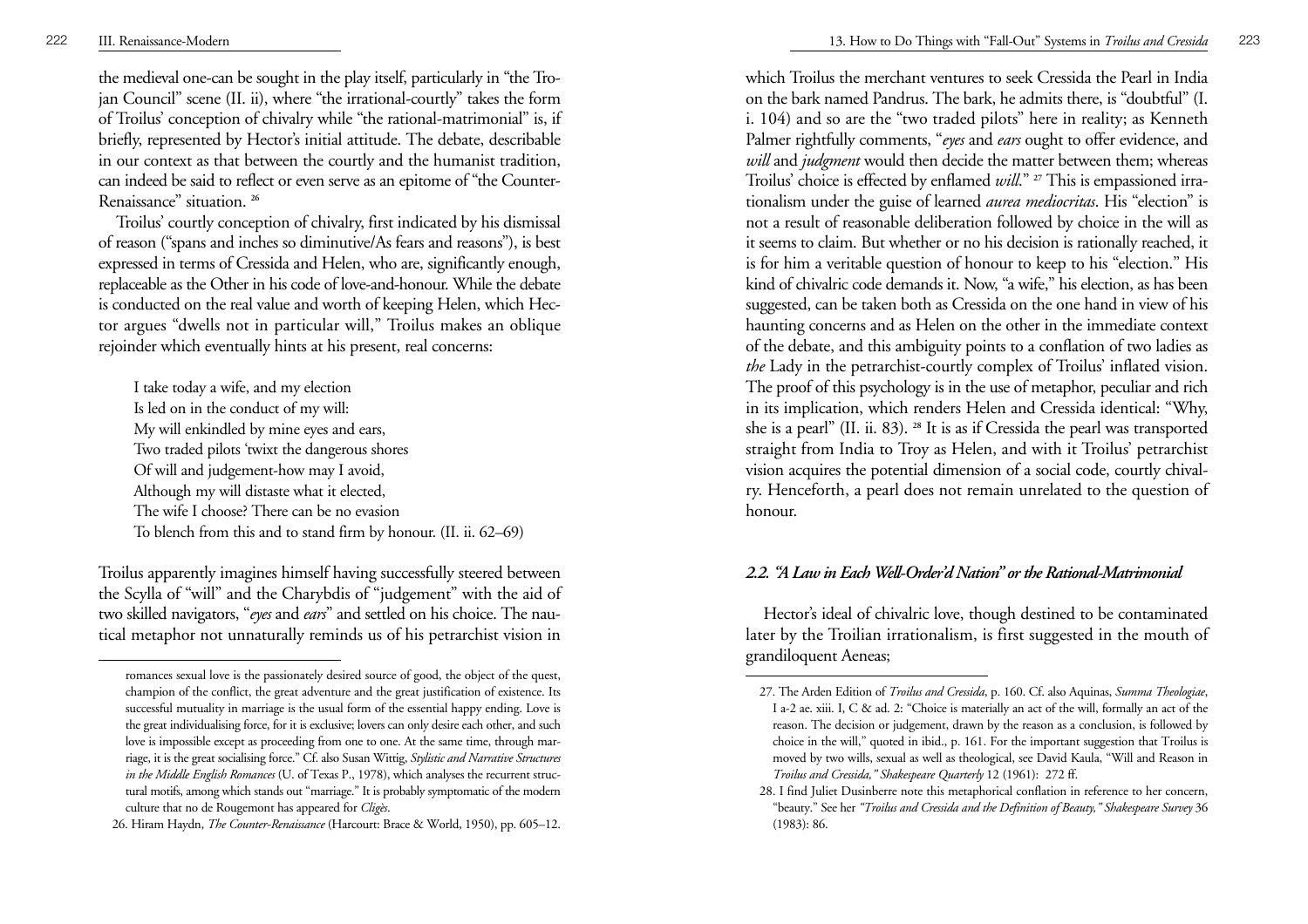If there be one among the fair'st of Greece That holds his honour higher than his ease, That feeds his praise more than he fears his peril, That knows his valour and knows not his fear, That loves his mistress more than in confession With truant vows to her own lips he loves, And dare avow her beauty and her worth In other arms than hers-to him this challenge: Hector, in view of Trojans and Greeks, Shall make it good, or do his best to do it, He hath a lady wiser, fairer, truer, Than ever Greek did couple in his arms. (I. iii. 264–75)

In proof of his honour and valour Hector defends his lady against those who contend that their mistresses are superior in wisdom, beauty, and truth. The ideal, if inflated in appearance by the grandiose herald, is in line with the traditional code of chivalry and does not strike us as peculiar except for its seemingly negligible distinction between "lady" and "mistresses." This distinction indeed may be insignificant but, if we take due account of what initially appears to be Hector's basic position expressed in "the Trojan Council," it seems likely that it comes to gain importance. For, although notoriously inconsistent in his disputation, Hector, before his *volte face*, stands for the traditional humanist idea of love-and-honour, which is characterised by and based on Natural Law. Arguing against the retention of Helen, which is being defended and justified by Troilus in the cause of the irrational-courtly chivalry, Hector resorts to the familiar world picture which is rationally grounded on the divine law and order and has long been sanctioned by the tradition.

#### Nature craves

All dues be render'd to their owners: now

What nearer debt in all humanity

Than wife is to the husband? If this law

Of nature be corrupted through affection,

And that great minds, of partial indulgence

To their benumbed wills, resist the same,

There is a law in each well-order'd nation To curb those raging appetites that are, Most disobedient and refractory. If Helen then be wife to Sparta's king, As it is known she is, then moral laws Of nature and of nations speak aloud To have her back return'd.

In the beginning is Nature, who, traditionally as *vicaria Dei*, **<sup>29</sup>** gives both natural and positive laws to all the activities of the sublunary world. At once a model and legislator of rational order, she moderates "affection," "benumbed wills," and "ranging appetites." Accordingly, honour, in this view, is reasonably expected to be in accord with the observation of Natural Law, and love, in the same way, out of accord with the Troilian irrational-courtly one, is to find its suitable expression in one of the "moral laws," the institution of marriage. If Hector's conception of loveand-honour is based on the working of Nature, Troilus', as has been noted, being incompatible with reason and order and hence instrumental to the retention of Helen, is fundamentally grounded on the earthly Venus (so to speak) and adultery. In his conflation of the petrarchist and courtly visions Troilus sublimates Helen-Cressida into the "pearl," in which his putative "wife" and the enemy's wife are indiscriminately disposed of in the name of and in his aspirations toward honour. Hector's rational code of chivalry, however, allows him to see through the contradiction and absurdity of Troilus' conflation and keeps him from confounding in the name of honour the adulterous lady and "his lady," who is most reasonably inferred to be no other than Andromache. **<sup>30</sup>**

But out of the blue Hector makes a *volte-face* after having set forth one of the most familiar and established views on law and order, typical

<sup>29.</sup> Economou, op. cit., pp. 1, 26, 33, 36.

<sup>30.</sup> In this connection Marilyn French's observation based on her theory of the gender principle is illuminating: "Inconstant women are central to male rhetoric, and the moral 'worthlessness' of Helen and Cressida is symbolic of the futility of war. But in fact there is a chaste constant woman in the play-Andromache-and she is held in little esteem" (p. 159); "His [Hector's] treatment of his wife is slighting and disdainful. Yet it is this same wife whom he names as 'a lady, wiser, fairer, truer, /Than ever Greek did couple in his arms' (I. iii. 275–76) in his 'cause,' his challenge to the Greeks to single combat" (p. 160), *Shakespeare's Division of Experience* (Summit Books, 1981).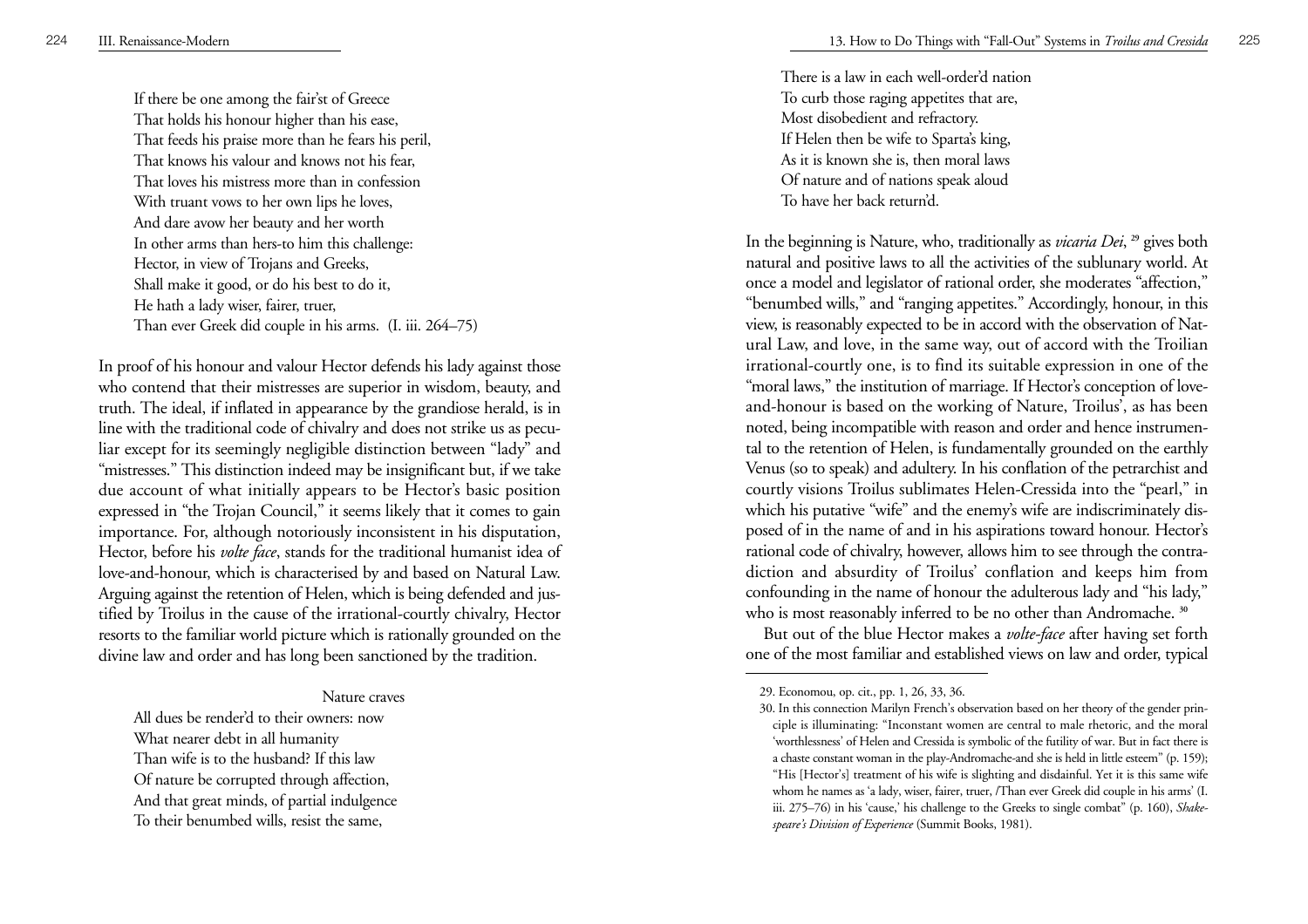"fall-out" system;

Hector's opinion this in way of truth; yet ne'ertheless, My spritely Is brethren, I propend to you In resolution to keep Helen still For 'tis cause thatt bath no mean dependence Upon our joint and several dignities. (II. ii. 189–94)

The way of truth, traditionally sanctioned by divine reason, gives in to the cause of "dignities," fundamentally irrational and most eloquently advocated by Troilus. Honour and reason that go along well together "in way of truth" split up to the advantage of honour, which in the process turns out to be contaminated and infected by Troilian irrationality. When Hector concedes to Troilus, who maintains that Helen "is a theme of honour and renown" (200), it is no exaggeration to say that all humanistic values are discarded at a stroke. Far from being a question of his personal inconsistency, Hector's volte-face can be taken as a symbolic gesture that marks a socio-political choice of one system against the other, i.e., the courtly against the humanist, and as such closely related to a considerable extent to the "Counter-Renaissance" movement. **31** Furthermore, since the force of his argument entirely depends on the metaphoric logic of cosmic correspondence, his defeat in the debate may even point to the end of the whole traditional picture of *harmonia mundi*. **<sup>32</sup>**

# *3.1. Homosexuality and Adultery or the Unnatural*

Taboos in the male-female or sexual relationship provide for literature important themes, and there are several types of love, generally considered unnatural, which often recur with paramount importance: incest, adultery, homosexuality and virginal celibacy. A glance at Shakespeare's plays with these unnatural types in mind will reveal, however, a rather surprising modesty in dealing with incest, adultery, and homosexuality

on the one hand and the conspicuous frequency with which he employs the theme of virginal celibacy. **<sup>33</sup>** This theme always functions as an occasion for the female figure to accomplish the *rites de passage* and usually leads up to the happy marriage, **<sup>34</sup>** at whose conceptual base works the metaphoric logic of correspondence that supports the *discordia concors* of love and reason in the festive atmosphere. If the disproportionate configuration found in Shakespeare's treatment of unnatural types of love can be produced as a measure of his general predilection for "natural" love, it serves by the same token as a foil to set off specific characteristics of *Troilus*, which not only deals with adultery (Helen's and perhaps Cressida's) but also presents a homosexual pair (Achilles and Patroclus). Just as the adulterous relationship between Helen and Paris, justified by Troilus' conception of honour and socially underscored by Hector's volte-face, undermines the Trojan camp, even so the activities of the homosexual pair, most clearly presented in Ulysses' speech on degree, are an indication of the unnatural sickness and contagious disease of the Greek camp. To be sure, homosexuality does not enjoy literary treatment as much as adultery does, **<sup>35</sup>** but the reason is not far to seek. Not only is it too unromantic for the courtly tradition but also it is too outrageous for the establishment: it "departs from the natural passion and desire, planted into nature by God, according to which the male has a passionate desire for the female. Sodomy craves what is entirely contrary to nature. Whence comes this perversion? Without a doubt it comes from the devil." **<sup>36</sup>** Nothing is considered more egregiously unnatural. It is hardly surprising that Ulysses' famous "degree speech," remarkably orthodox and apparently authentic,

<sup>31.</sup> Haydn, loc. cit. Cf. also Douglas Cole, "Myth and Anti-Myth: The Case of *Troilus and Cressida*," *Shakespeare Quarterly* 31 (1980): 76–84.

<sup>32.</sup> Heninger, op. cit.

<sup>33.</sup> Garber, op. cit., pp. 127–37.

<sup>34.</sup> Ibid., p. 148: "For a dramatist of his time Shakespeare is unusually interested in the whole cycle of marital behavior, but perhaps particularly in the fruits of marriage."

<sup>35.</sup> The whole vogue of "*amour courtois*" is essentially based on the fascination of adultery.

<sup>36.</sup> Martin Luther, in D. P. Verne, ed., *Sexual Love and Western Morality* (Harper and Row, 1972), pp. 142–43. Cf. also Lawrence Stone, *The Family, Sex, and Marriage in England 1500-1800* (abridged edition), (Penguin, 1979), p. 309: "The sixteenth century inherited from the medieval church a strong hostility to homosexuality, which over time, particularly because of the affair of the Templars and the Albigensian crusade, had become closely associated in official thinking with religious heresy." The attitude of the medieval church is best expressed by Aquinas in his *On the Truth of the Catholic Church*: "That the emission of semen under conditions in which offspring cannot follow is illicit is quite clear. There is the text of Leviticus (18: 22–23): 'thou shalt not lie with mankind as with womankind... and thou shalt not copulate with any beast,'" quoted in Verne, op. cit., pp. 123–24.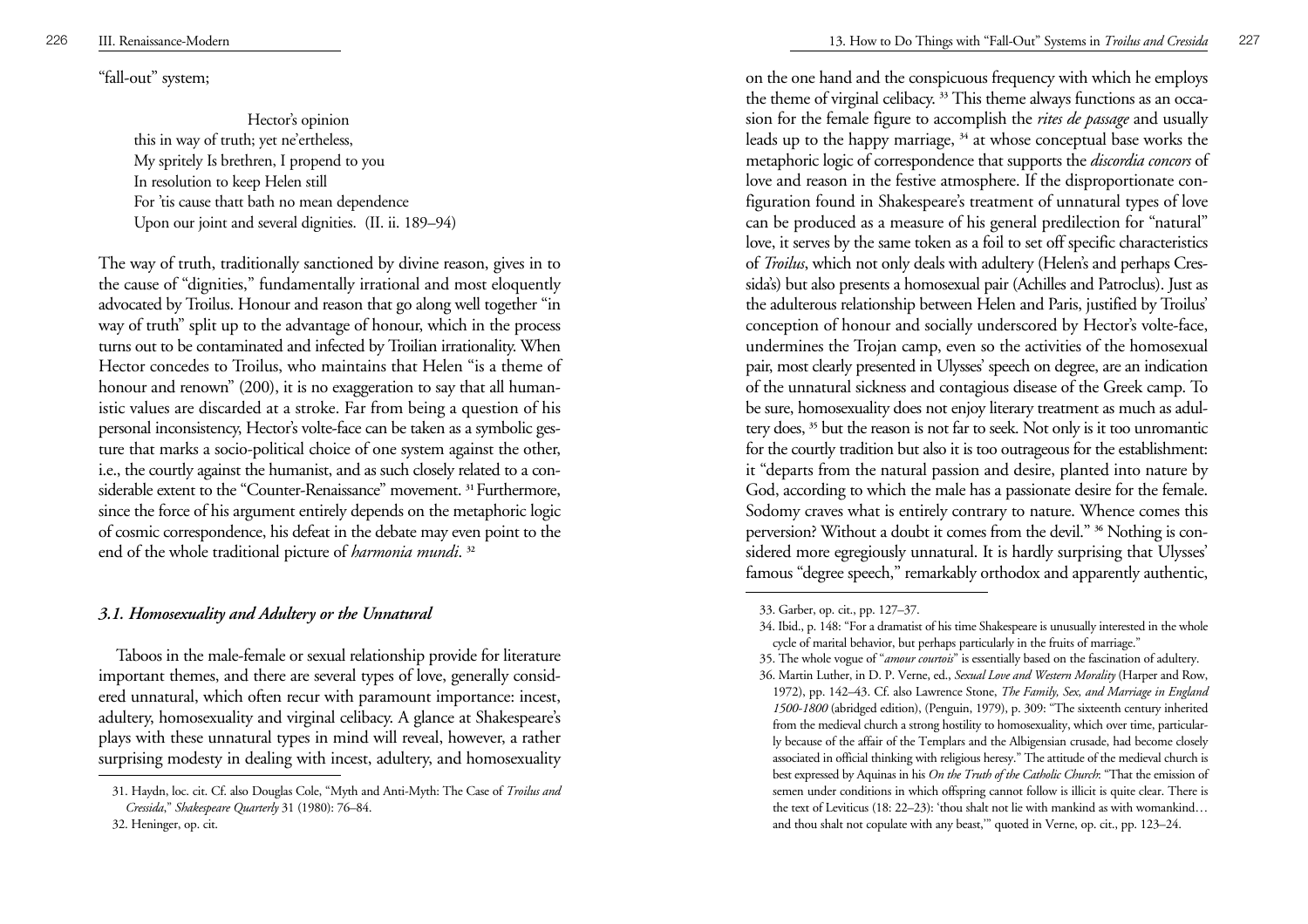pales before his own representation of the mimicry practised by the homosexual pair and the actual depravity of chivalry exemplified by Achilles towards the end of the play. The consequences of the defense of adultery in the Trojan camp are in the last analysis none other than Cressida's betrayal and Hector's death.

The Unnatural in the Greek camp behind the mask of orthodoxy finally breaks out while, publicly sanctioned in the Trojan camp, it goes its inevitable way.

### *3.2. "Metaphor as Cosmic Correspondence" or the Natural*

Enough has been said about Ulysses' speech on degree **<sup>37</sup>** and it would hardly be justifiable to revisit it were it not for significant implications it has for our purposes. In the speech Ulysses diagnoses the state of the Greek military stagnation as an illness, whose cause he argues is to be sought in their willful disregard of the mirror of nature and the divine message written in the cosmos. The commonwealth should be like a beehive (I. iii. 81–83) and its constitution is to be compared to the cosmic movements (85ff.), from which derive order, health, norm and moral. Essentially at one with Hector's discourse before his conversion, this world-view differs from the latter only in degree and in its close affiliation with the establishment it comes to be regarded as "the common currency of the intellectual marketplace." **<sup>38</sup>** As a common currency it naturally takes root in various traditions ranging from Neoplatonic (cf. our opening citation [3]) to Christian humanist. **<sup>39</sup>** Multivocal as it is, this world picture, however, can be distinguishable by the following denominators: (1) supplementarily of reason to nature, (2) belief in the redemption of nature, and (3) the language of "metaphor as cosmic correspondence." The fundamental tenet of this tradition is that corrupted nature, regarded as sickness, in the commonwealth or the individual can and must be redeemed by virtue of reason on the model of divine cosmos.

Although no mention is made of love in Ulysses's speech, it is not difficult to envisage the type of love amenable to this world-view, i.e., the matrimonial, which can be exemplified , for instance, in the medieval Neoplatonic tradition by Alan of Lille **<sup>40</sup>** and in the Renaissance humanism by Spenser. **<sup>41</sup>** Shakespeare, of course, has his share in it, **<sup>42</sup>** but in the present instance of *Troilus* it is ostensibly characterised by negativity: adultery instead of matrimony, as has been discussed, lies as an undertone of the war and homosexuality erodes "the unity and married calm of states." Both Hector's conversion and his atrocious death by the foul hand of Achilles the Sodomite are the different faces of the same coin, the Unnatural triumphant. In *Troilus and Cressida* the natural is turned upside down dismally and thoroughly.

# *4. Configuration of Systems*

The Trojan camp falls under the domination of the courtly, irrational and unnatural ideology of Troilis in the same way as the Greek camp goes down its unnatural way out of the grasp of Ulysses' wisdom. If the Trojan camp strikes us as totalitarian and somewhat innovative it is

<sup>37.</sup> A succinct account of scholarly achievements is found in Kenneth Palmer's Appendix IV in his edition of *Troilus and Cressida*, where he says, "it is a tissue of commonplaces… I think that on the whole Shakespeare took his ideas where he found them, irrespective of possible agreements in other doctrines with the writer from whom he drew."

<sup>38.</sup> Heninger, op. cit., p. 345.

<sup>39.</sup> For the Neoplatonic tradition, see Economou, op. cit., and for the Christian humanist tradition, see Haydn, op. cit., pp. 462–63 and Eric LaGuardia, *Nature Redeemed* (Mouton, 1966).

<sup>40.</sup> Cf. Economou, op. cit., pp. 53–103; Winthrop Wetherbee, *Platonism and Poetry in the Twelfth Century* (Princeton UP., 1972), pp. 187–219. I dealt with this tradition in reference to Hymen, the god of marriage, in my "On the Consummation of Troilus's Love: Chaucer's *Troilus and Criseyde,* III. 1247-1260," *Studies in Language and Culture* (Osaka U.), VIII (1982): 103–30.

<sup>41.</sup> Cf. LaGuardia, op. cit., pp. 82–125; Rose, op. cit., pp. 77–134; for Spenser's connection with Alan of Lille and Spenserian distancing of the matrimonial love in *The Faerie Queene,* see my "Looking Over *The Faerie Queene* or Spenser *'Dis-in-ludens,'" The Annual Reports of the Faculty of Lettres* (Tohoku U.), vol. 33 (1984): 1–54. To these Neoplatonic and humanist traditions is added the Protestant movement that argues for "holy matrimony," for which see Garber, op. cit., p. 126; Sarup Singh, *Family Relationships in Shakespeare and the Restoration Comedy of Manners* (Oxford UP. [Delhi], 1983,) p. 9; and seminal Stone, op. cit., p. 101. They all adduce William Perkins.

<sup>42.</sup> Cf. LaGuardia, op. cit., pp. 148–68.